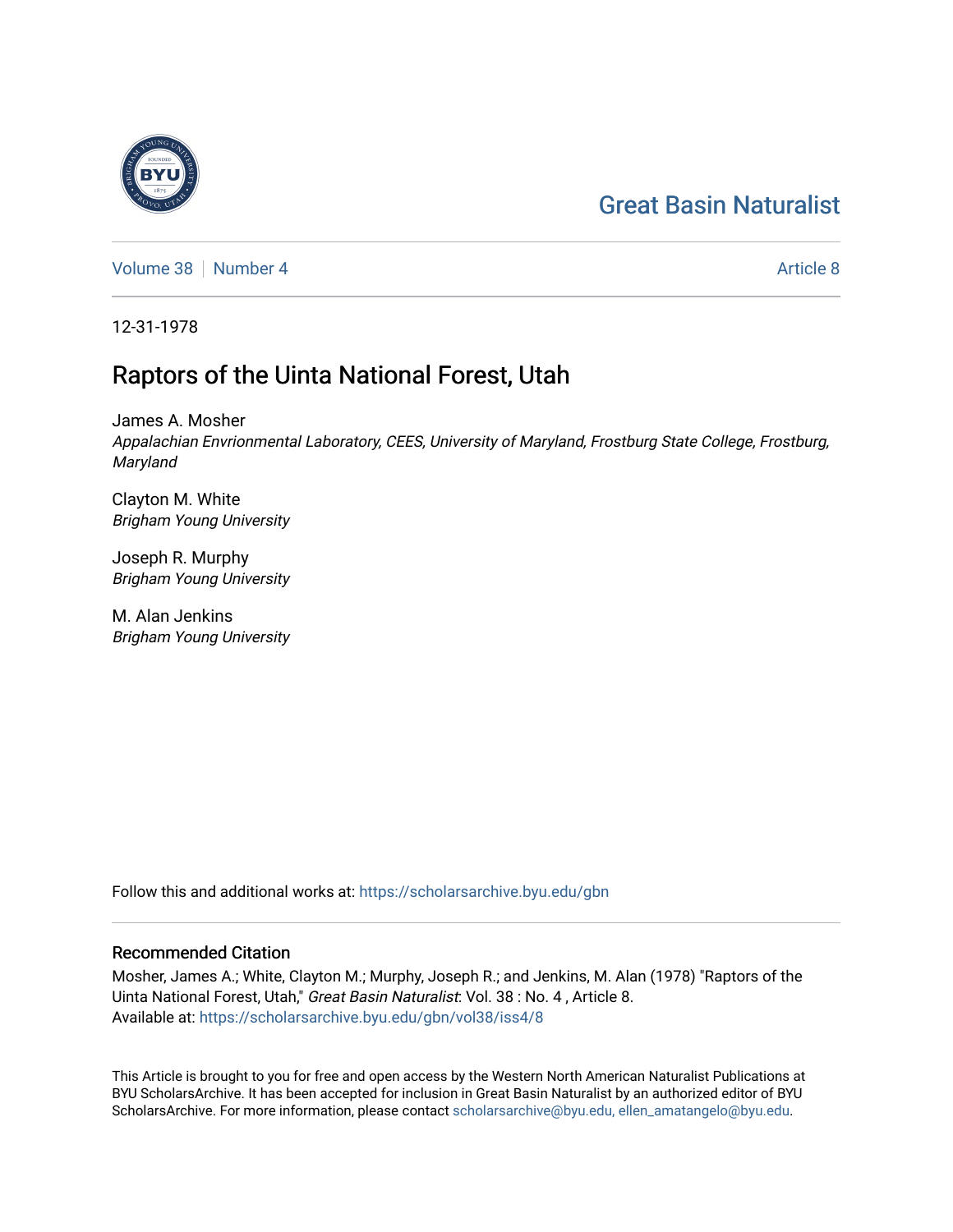### RAPTORS OF THE UINTA NATIONAL FOREST, UTAH

James A. Mosher<sup>1</sup>, Clayton M. White<sup>2</sup>, Joseph R. Murphy<sup>2</sup> and M. Alan Jenkins<sup>2</sup>

Abstract.— The past and present use of the Uinta National Forest by birds of prey was determined from his torical records and surveys conducted during 1973, 1974, and 1975. Data describing the history, present status, and physical characteristics of each nest site were collected, along with the type and intensivity of human activi ty within <sup>a</sup> half-mile radius of the nest. In addition, limited data on fall migration of raptors along the Wasatch Front and the food habits of Golden Eagles are presented. Management guidelines, based on the results of this study, are proposed.

The Uinta National Forest occupies an area in excess of 3600 km<sup>2</sup> in central Utah. It lies southeast of Salt Lake City (Fig. 1) and encompasses much of the Wasatch Mountain range and the northern portion of the San Pitch Mountains. The area is char acterized by high, rugged mountains (to 3622 m) cut, especially on the western front, by deep canyons which are generally within the <sup>1523</sup> to <sup>2745</sup> m elevation range. These steep-walled canyons provide numerous potential nest sites for cliff-nesting birds. Riparian habitat found along the can yon floors and higher forested slopes and plateaus provide nesting habitat for woodland species. Habitat type changes with alti tude, beginning with a zone of sagebrush at the valley floor and extending through scrub oak, aspen, and dense conifer before reaching the tree line. Each of these habitat types offer nesting potential for various species of raptors.

Agricultural and urban development are encroaching up the slopes of much of the western front of the Wasatch Range, and recreational development of the canyon areas is increasing. This activity and a generally increasing awareness of the susceptibility of some raptor species to human dis turbances prompted the management personnel of the Uinta National Forest to initiate this study of its rare and endangered raptors. Field work relating to this study was conducted from January 1972, to June 1975. The goals of this research were to de termine: (1) what species of raptors were found in the Forest; (2) when and where they used Forest lands; (3) Forest use by raptors, and particularly by Golden (Aquila chrysaetos) and Bald eagles {Haliaeetus leu cocephalus) and Peregrine Falcons (Falco peregrinus); (4) guidelines for management of raptors.

#### **METHODS**

An intensive literature search on Utah birds of prey was conducted, and the field notes of R. G. Bee (Brigham Young University Life Science museum) were searched and summarized. Public cooperation to in crease sightings and nest records was solic ited via radio and television publicity and distribution of posters.

Surveys by vehicles and on foot were conducted over most of the Forest from 1973 to 1975, paying particular attention to cliff areas. All recorded and reported nest sites were checked. Aerial surveys in a Cessna 172 were conducted over some extensive cliff areas and other areas of known Bald Eagle use during the winter.

Nest site data collected included elevation above sea level, height on cliff, height

<sup>&#</sup>x27;Appalachian Environmental Laboratory, GEES, University of Maryland, Frostburg State College, Frostburg, Maryland 21532.

<sup>&#</sup>x27;Department of Zoology, Brigham Young University, Provo, Utah 84602. Present address of Jenkins is: U.S. Fish and Wildlife Service, Denver Wildlife Research Center, Building 16, Denver Federal Center, Denver, Colorado 80225.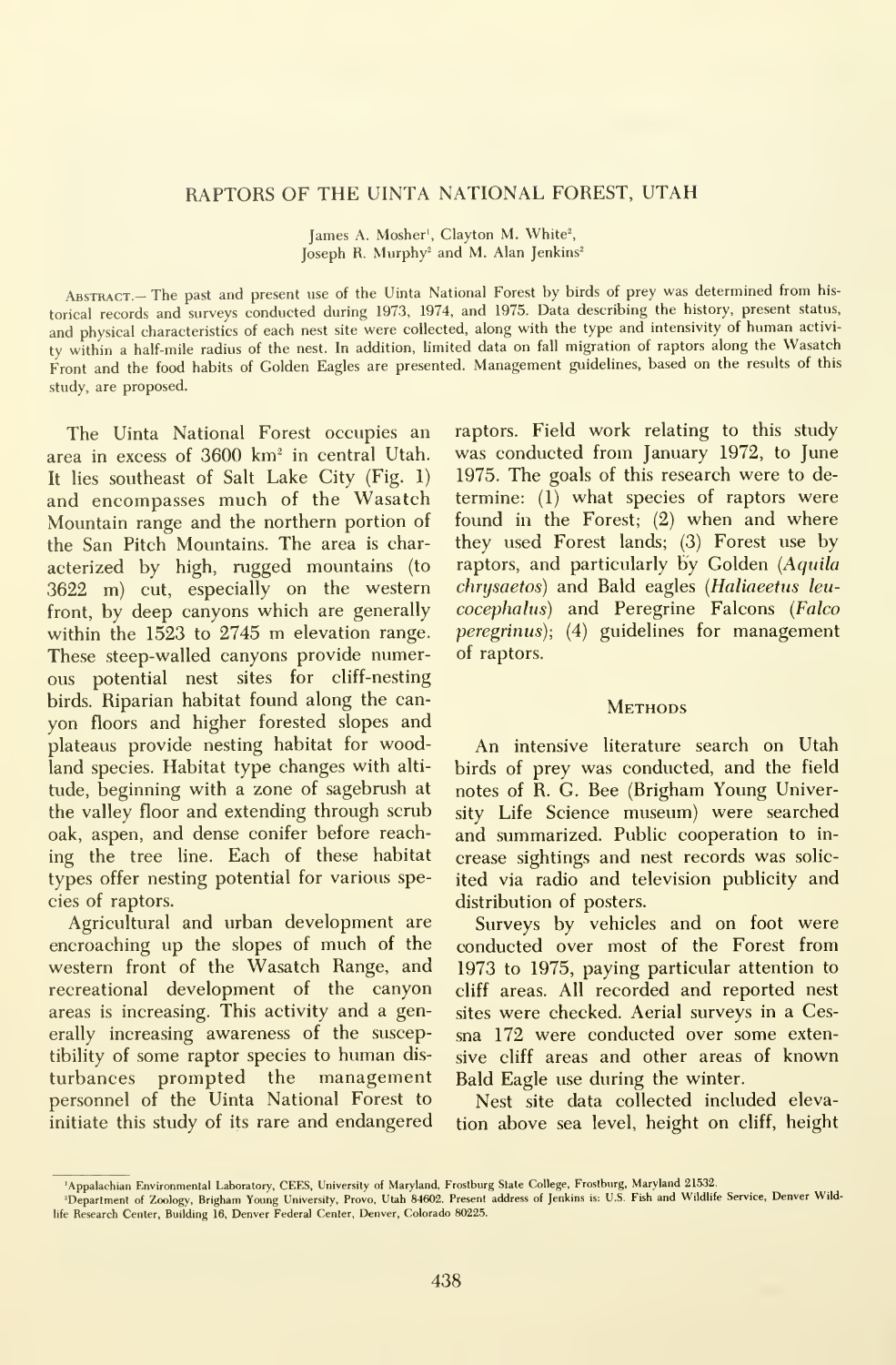of cliff, directional orientation of nest site, occupancy history, distance to nearest hu man activity (i.e., roads, campgrounds, pastures, etc.), type and intensity of human activity within a half-mile radius of the nest site, breeding chronology, and prey remains. Estimates of home range sizes of Golden Eagles are based on multiple observations of individual birds, identified by characteristic plumage patterns, around active nest sites. Migration data were collected by direct observations from a point east of Provo, Utah, on the Wasatch Mountain front at about <sup>1980</sup> m above sea level.

### Results and Discussion

### Historical Summary

Table <sup>1</sup> is a compilation of raptor sightings on the Uinta National Forest up to the time of this study, largely from the unpublished field notes of R. G. Bee and K. Turley. Except as noted, breeding status is not given. More complete data are available for the Golden Eagle and Peregrine Falcon. Table 2 summarizes the history of the Gold-



Fig. 1. Location of the Uinta National Forest (1972) within Utah.

en Eagle nest sites. Old nests located during this study were listed as sites with no re corded activity. Identification of Golden Eagle nests was based on size and location.

There is a long history of breeding activity by Golden Eagles in the Uinta National Forest. It is the most conspicuous breeding raptor. Allowing for alternate nest sites, some 21 territories are now known. Based on Bee's field note records of nest sites, the number of eagles appears to have changed little since the 1930s. The breeding season for this species extends from January to late June (Smith and Murphy 1973, and this study).

The Peregrine Falcon has occupied three known eyries in the forest. The last known nesting activity was in 1968. According to Porter and White (1973), "... the known active eyries of this species in Utah are now only about 10 percent of those known to have been present earlier in the century." The Peregrine was first recorded in Utah in 1871 (Allen 1872) and the first active eyrie reported in 1899 (Johnson 1899). Fossil evi dence establishes both the Peregrine and the Prairie falcons (Falco mexicanus) in Utah back perhaps as far as 40,000 years (Porter and White 1973).

The known range of the Peregrine in Utah includes only a small part of the Uinta National Forest lands; however, three prior eyrie locations are known within the Forest boundary (Porter and White 1973). The his tory of these eyries is reproduced from Porter and White (1973) in Table 3. We have <sup>a</sup> recent report of repeated sightings of a Per egrine in the Spring Lake area from April to June or July 1972 (Turly, pers. comm.). An interesting review of the history and status of the Peregrine Falcon with refer ences to relations with the Prairie Falcon in Utah is to be found in Porter and White (1973). Very little historical information about the Prairie Falcon in central Utah is available. It was, however, reported to be common in the rocky canyons of the Wasatch Mountains prior to the turn of the century (Ridgway 1874). We have records of its nestings in six locations on Forest land from 1930 to 1940, as well as sightings in four other Forest locations up to 1955. These birds may still nest on the Forest, al-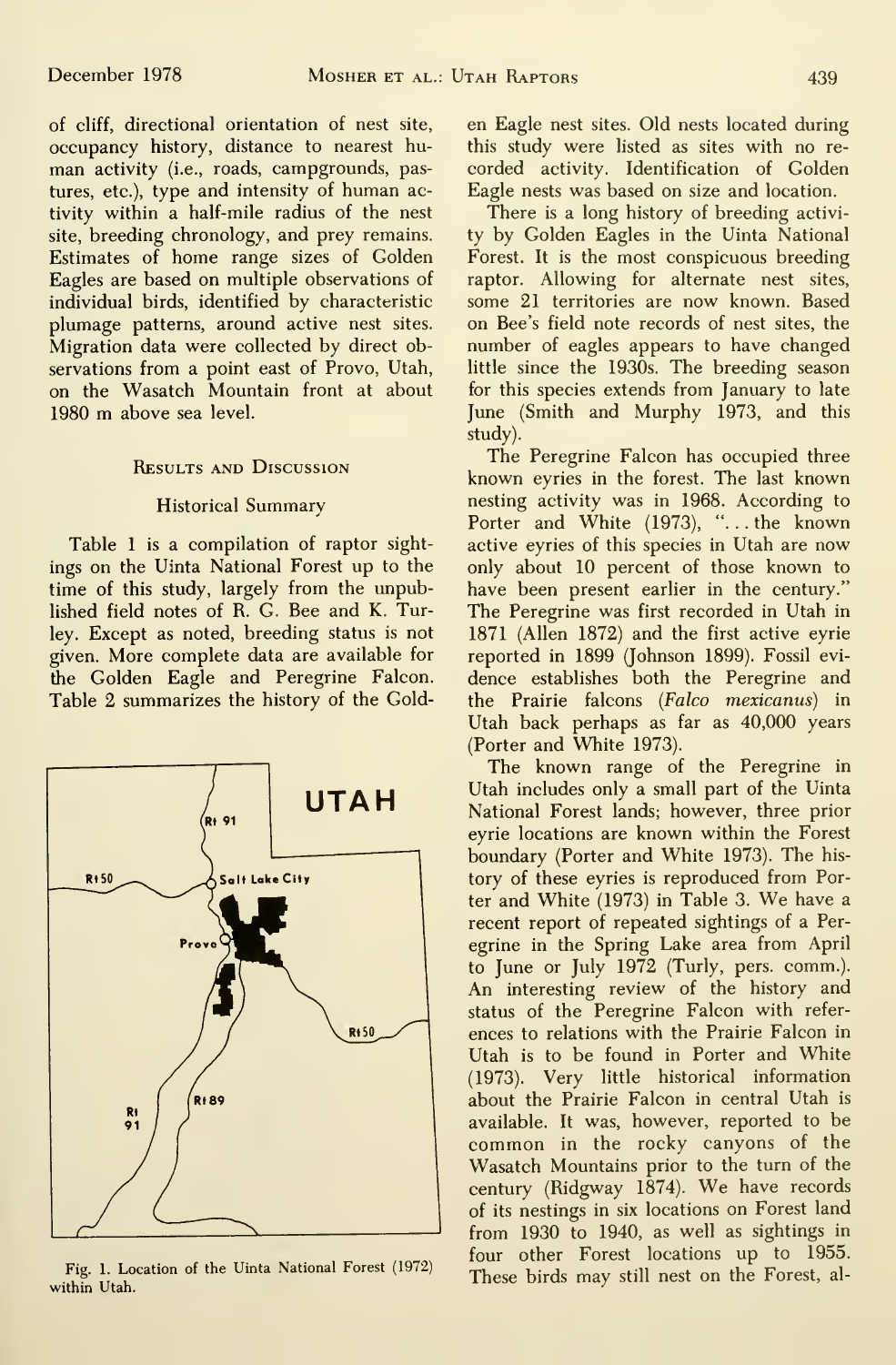though no individuals were seen during this study.

#### Recent Activity

The results of the 1973 survey, which was the most extensive and systematic survey, are summarized in Table 4. These results need careful interpretation because birds are not necessarily sighted in proportion to their actual numbers. Eagles and Turkey Vultures (Cathartes aura) are very conspicuous because of their size and soaring habits. Kestrels (Falco sparverius) are also very conspicuous in spite of their small size because they hunt from perches (especially power lines) near roadways. Buteos are generally conspicuous, but less so than eagles

|  |  | TABLE 1. History of raptor sightings on the Uinta National Forest prior to 1973. |  |
|--|--|----------------------------------------------------------------------------------|--|
|  |  |                                                                                  |  |

| <b>Species</b>                  | Date<br>(month/year)                                                                          | Location                                                                                                                                |
|---------------------------------|-----------------------------------------------------------------------------------------------|-----------------------------------------------------------------------------------------------------------------------------------------|
| <b>Bald Eagle</b>               | 10/69                                                                                         | Mt. Timpanogos                                                                                                                          |
| Golden Eagle (see also Table 2) | 3/69<br>4/69<br>W-'72/'73                                                                     | Y Mountain<br>Mt. Nebo<br>South fork, Provo                                                                                             |
| Peregrine Falcon                | 4-6/72                                                                                        | Spring Lake                                                                                                                             |
| Prairie Falcon                  | 4/29<br>°3/30<br>$^{\circ}5/30$<br>3/31<br>$^{\circ}4/36$<br>$^{\circ}4/38$<br>$^{\circ}4/40$ | ę<br>Dry Canyon, Mona<br>Provo Canyon<br>Alpine (several years), Fort<br>Grove Canyon<br>Days Canyon, Hobble Creek<br>Alpine, Box Elder |
| Sharp-shinned Hawk              | 5/71<br>$^{\circ}5 - 8/72$                                                                    | Spring Lake<br>Spanish Fork, Canyon                                                                                                     |
| Cooper's Hawk                   | 10/71                                                                                         | Spring Lake                                                                                                                             |
| Goshawk                         | 8/70<br>6/71<br>2/72<br>12/72                                                                 | Rock Canyon, Provo<br>Left fork, White River<br><b>Spring Lake</b><br>Wallsburg, south                                                  |
| Harris Hawk                     | 8/72                                                                                          | Current Creek guard station                                                                                                             |
| Red-tailed Hawk                 | 3/69<br>1/70<br>3/71<br>2/72                                                                  | Fairview<br><b>Current Creek</b><br><b>Spring Lake</b><br><b>Spring Lake</b>                                                            |
| Rough-legged Hawk               | 1/72                                                                                          | Spring Lake                                                                                                                             |
| Swainson's Hawk                 | 8/69                                                                                          | Nebo Loop Road                                                                                                                          |
| Turkey Vulture                  | 8/72                                                                                          | Nebo Loop Road                                                                                                                          |
| <b>Boreal Owl</b>               | 3/69                                                                                          | Provo                                                                                                                                   |
| Great Horned Owl                | 2/68<br>1/71<br>1/72                                                                          | Y Mountain<br>Spring Lake<br>Spring Lake                                                                                                |
| Long-eared Owl                  | °7/72                                                                                         | Squaw Peak Trail                                                                                                                        |
| Pygmy Owl                       | 12/71                                                                                         | Diamond Fork                                                                                                                            |
| Saw-whet Owl                    | 1972                                                                                          | Dry Canyon, Linden                                                                                                                      |
| Screech Owl                     | 6/72                                                                                          | Spring Lake                                                                                                                             |
| Short-eared Owl                 | 1/71                                                                                          | <b>Spring Lake</b>                                                                                                                      |
| Spotted Owl                     | 7/71                                                                                          | Rock Canyon                                                                                                                             |

<sup>\*</sup>Indicates sighting was at active nest.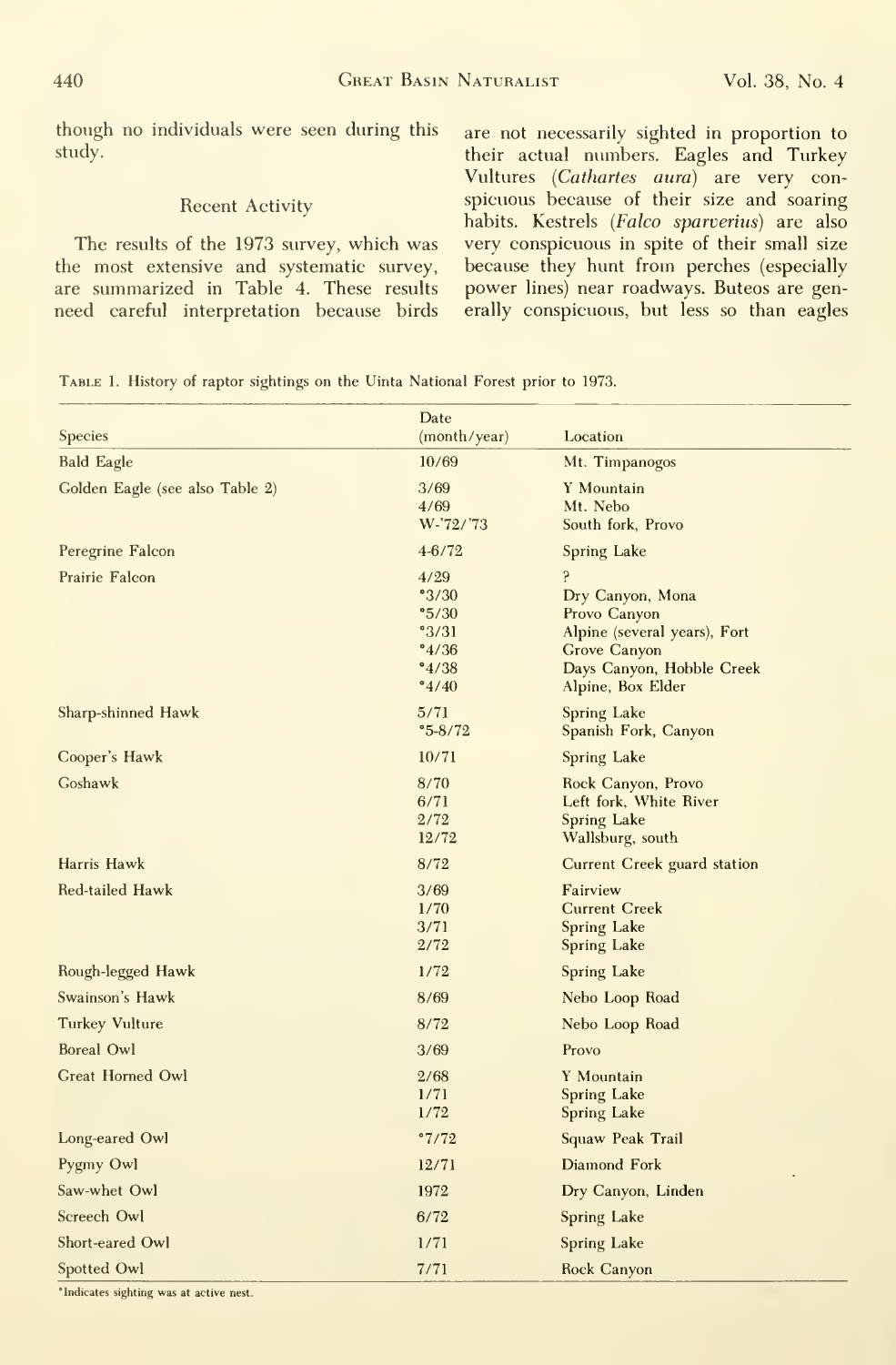or vultures. Falcons and accipiters are quite inconspicuous. Owls, by their nocturnal or crepuscular habits, are the least conspicuous of all in diurnal surveys.

Subjective estimates of population density were made for several resident species by estimating availability of suitable habitat, relative degrees of conspicuousness, and numbers seen on the Uinta National Forest. These were as follows: Golden Eagles, 84 (1/39 km<sup>2</sup>); Kestrels, 128 (1/26 km<sup>2</sup>); Redtailed Hawks (Buteo jamaicensis), 60 (1/54 km<sup>2</sup>); Harriers (Circus cyaneus), 16 (1/202  $km^2$ ); and Turkey Vultures, 52 (1/62 km<sup>2</sup>). The total raptor density for these species was <sup>1</sup> per 9.6 square kilometers. There was insufficient information to permit an esti mate of population sizes for the other species. Some are, of course, wintering birds or migrant visitors.

#### Fall Migration

The use of north-south-oriented mountain chains by migrating raptors is a well known phenomenon, and the observation of fall mi-

Table 2. Nest site history of Golden Eagles on the Uinta National Forest.

| Nest Site             |                                    | 1973 1972 1971 1970 1969 1968 1967 1966                                   | Records prior to 1966°° |
|-----------------------|------------------------------------|---------------------------------------------------------------------------|-------------------------|
| Alpine                | -Dry Canyon                        | $\mathbf{A}$                                                              | 32, 34, 40, 50, 51      |
|                       | -Fort Canyon                       | $\mathbf{A}$                                                              |                         |
| American Fork         | -Canyon Head                       |                                                                           | 33, 51                  |
|                       | $-Mt$ . Timpanogos-N               |                                                                           | 34                      |
|                       | -Pittsburgh Lake                   |                                                                           | '42                     |
| Heber                 | $-$ East of 40 and 189 $^{\circ}$  | $\mathbf{A}$                                                              |                         |
| Levan                 | -Chicken Creek                     |                                                                           |                         |
|                       | -Deep Creek-N                      |                                                                           |                         |
|                       | -Deep Creek-S                      | $\mathbf{A}$                                                              |                         |
|                       | -Pigeon Creek Road                 |                                                                           |                         |
|                       | -Pigeon Creek Trail                |                                                                           |                         |
| Nephi                 | -Footes Canyon                     |                                                                           |                         |
|                       | -Red Cliffs                        |                                                                           |                         |
|                       | $-Hop$ Creek $\degree$             |                                                                           | 37                      |
|                       | $-Salt$ Creek $-S$                 |                                                                           | '37, '38, '39, '46      |
| <b>Pleasant Grove</b> | -Grove Canyon<br>$-Cascade$        | A                                                                         |                         |
| Provo                 | -Rock Canyon                       |                                                                           | '37, '40, '41, '44      |
|                       | $-Y$ Mountain                      |                                                                           | '33                     |
|                       | $-Wallsburg-W$                     |                                                                           | '39                     |
|                       | $-Wildwood$                        |                                                                           | '38, '39, '40, '41      |
|                       |                                    |                                                                           | '44, '46                |
| Spanish Fork          | -Lower Diamond Fork                | $\mathbf{A}$<br>$\Lambda$<br>$\mathbf{A}$<br>$\mathbf{A}$<br>$\mathbf{A}$ |                         |
|                       | -Upper Diamond Fork                | $^\copyright$                                                             | 31, 45, 46, 55          |
| Springville           | -Little Rock Canyon                |                                                                           |                         |
|                       | -Balsam Campsite                   |                                                                           |                         |
|                       | -Days Canyon                       |                                                                           | 38                      |
|                       | -Kirkman Divide                    | $\mathbf{A}$                                                              |                         |
|                       | -Power House                       | (A)                                                                       | 35                      |
|                       | -Hobble/Diamond                    |                                                                           | '45                     |
|                       | -Sulphur Campite                   |                                                                           | '37                     |
| Strawberry            | -Current Creek°                    | $\mathbf{A}$                                                              |                         |
|                       | -Current Creek and 6°              |                                                                           |                         |
|                       | -Current Creek and 10              |                                                                           |                         |
|                       | -Current Creek and 12              |                                                                           |                         |
|                       | $-Current$ Creek $-W$ <sup>o</sup> |                                                                           | '41                     |
| Thistle               | -Big Jane Canyon                   | $\mathbf{A}$<br>A                                                         |                         |
|                       | $-South°$                          |                                                                           |                         |
| Wales                 | $-UNF$ boundary                    | $\mathbf{A}$                                                              |                         |

 $A =$  Active nests<br>  $A =$  Unsuccessful nests (i.e., no young fledged)

• = Not inside UNF boundary

= Records from the field notes of R. G. Bee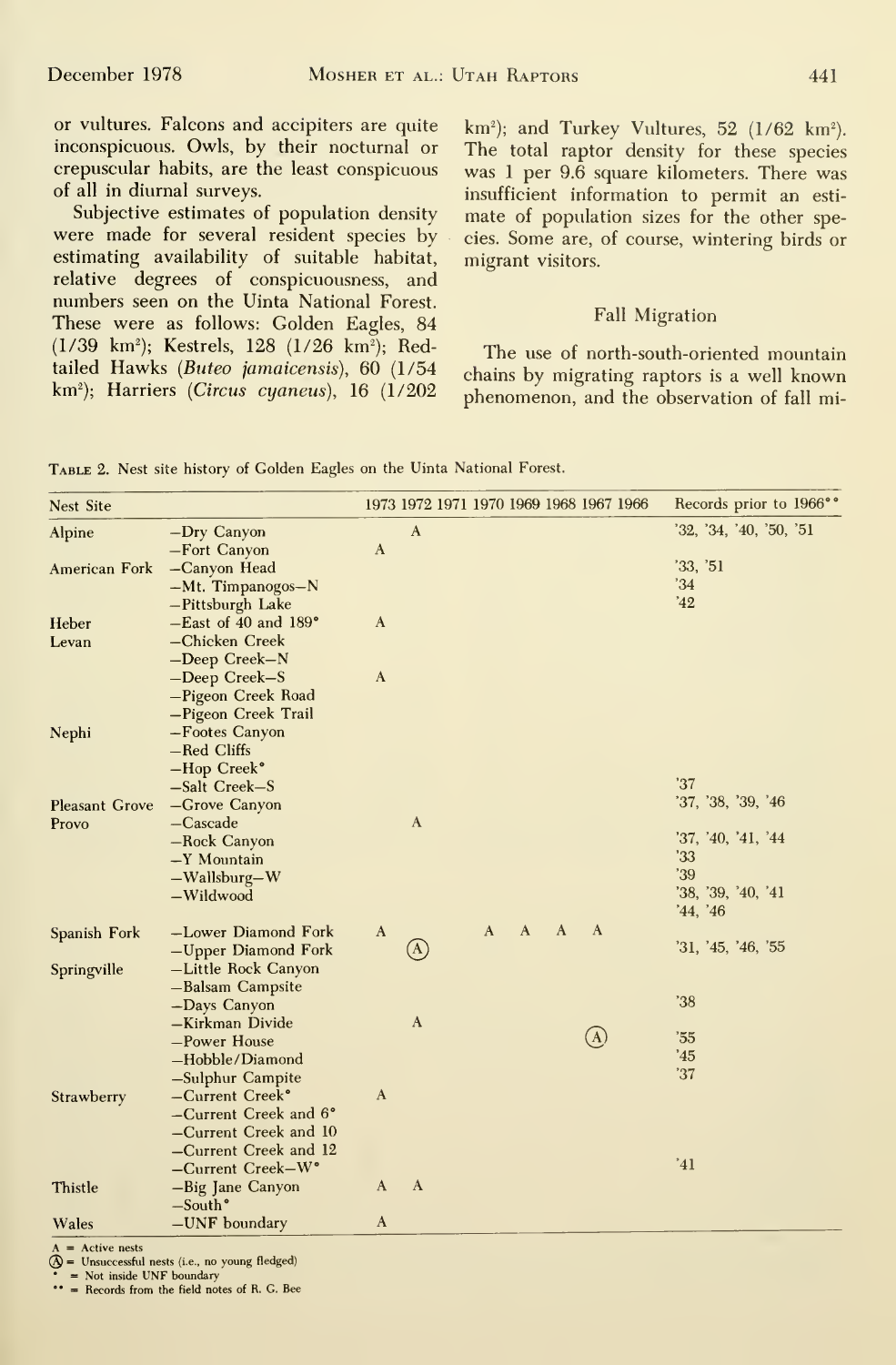grations from look-out points provides much useful population data (e.g., Hawk Mountain Sanctuary, Heintzelman 1975). The

Table 3.—History of Peregrine Falcon eyries on the Uinta National Forest.'

| Site no. | First located and<br>subsequent history | Last known to<br>be active |
|----------|-----------------------------------------|----------------------------|
| -17      | 1930s, 1940s, 1950s, 1967               | 1968                       |
| 18       | 1930s, 1939-46                          | 1969                       |
| 19       | 1930-32                                 | 1932                       |

'Taken from Table <sup>1</sup> of Porter and White (1973)

Table 4. Summary of 1973 raptor sightings on the Uinta National Forest.

Wasatch Front, which forms the eastern boundary of the Great Basin, would appear to provide a similar corridor in the inter mountain west. Data collected on the Uinta National Forest near Provo, Utah, from 1972 to 1974 suggest that considerable rap tor movement occurs along this Front (Table 5) and more continuous observation might prove valuable. The greatest amount of movement apparently occurred about mid-September, when 35 and 60.5 birds per hour of observation were recorded.

| Number of<br>individuals | Number of<br>sightings | Season<br>present | Number of<br>nest sites | Number<br>active | Number<br>fledged       |
|--------------------------|------------------------|-------------------|-------------------------|------------------|-------------------------|
| 27                       | 8                      | <b>FWS</b>        |                         |                  |                         |
| 42                       | 35                     | <b>SFWS</b>       | 27                      | $\overline{4}$   | $\overline{4}$          |
| $\overline{2}$           | 3                      | t <sup>1</sup>    |                         |                  |                         |
| $\overline{2}$           | $\overline{2}$         | <b>SFW</b>        |                         |                  |                         |
| 11                       | 8                      | <b>SFWS</b>       | 5                       | $\overline{4}$   |                         |
| $\overline{2}$           | $\overline{2}$         | <b>SFWS</b>       |                         |                  |                         |
|                          |                        | <b>SFS</b>        |                         |                  |                         |
| 15                       | 13                     | <b>SFWS</b>       |                         |                  |                         |
| $\overline{2}$           | 3                      | <b>FWS</b>        |                         |                  |                         |
| 4                        | $\overline{2}$         | <b>SFS</b>        |                         |                  |                         |
| 8                        | 6                      | <b>SFWS</b>       |                         |                  |                         |
| 32                       | 20                     | <b>SFWS</b>       | $\overline{\mathbf{4}}$ | $\overline{4}$   |                         |
|                          |                        |                   |                         |                  |                         |
|                          |                        | <b>SFWS</b>       |                         |                  |                         |
| 2                        | $\overline{2}$         | <b>SFWS</b>       |                         |                  |                         |
| 39                       | 16                     | <b>SFS</b>        |                         |                  |                         |
| 3                        | 3                      | <b>SFWS</b>       |                         |                  |                         |
|                          |                        | <b>WS</b>         |                         |                  |                         |
| 195                      | 127                    |                   | 36                      | 12               | $\overline{\mathbf{4}}$ |
|                          |                        |                   |                         |                  |                         |

't means transient

TABLE 5. Observations of fall movements of raptors along the Wasatch Front at Provo, Utah<sup>1</sup>

|                         | Date<br>(Hours of observation) |                |                            |                         |                |              |                |                |                |                |                            |                       |                         |              |              |        |
|-------------------------|--------------------------------|----------------|----------------------------|-------------------------|----------------|--------------|----------------|----------------|----------------|----------------|----------------------------|-----------------------|-------------------------|--------------|--------------|--------|
|                         | August                         |                |                            |                         |                | September    |                |                |                |                | October                    |                       |                         |              |              | Totals |
|                         | 18<br>(2.25)                   | 25<br>(2)      | $\overline{2}$<br>$\rm(1)$ | $\overline{4}$<br>(0.5) | 9<br>(5.5)     | 15<br>(2)    | 20<br>(2)      | 22<br>(2)      | 27<br>(2)      | 29<br>(1)      | $\overline{\bf{4}}$<br>(2) | 6<br>$\left(1\right)$ | (2)                     | 13<br>(1)    | 19<br>(2)    |        |
| Sharp-shinned           | $\Omega$                       | $\overline{2}$ |                            | $\mathbf{0}$            | 16             | 32           | 1              | $\Omega$       | 13             | $\overline{2}$ | $\overline{7}$             | 3                     | $\overline{2}$          | $\mathbf{0}$ | $\mathbf{0}$ | 79     |
| Cooper's                | $\theta$                       | $\mathbf{0}$   | $\bf{0}$                   | $\mathbf{0}$            | 3              |              | l              | $\mathbf{0}$   | $\overline{4}$ | $\overline{2}$ | ı                          |                       | $\bf{0}$                | $\mathbf{0}$ |              | 14     |
| Red-tailed              | $\mathbf{0}$                   | $\overline{2}$ | $\mathbf{0}$               |                         | 8              |              | $\overline{2}$ | $\Omega$       | 10             | $\theta$       | $\mathbf{0}$               | $\Omega$              |                         | $\bf{0}$     | 5            | 30     |
| Ferruginous             | $\mathbf{0}$                   | $\mathbf{0}$   | $\overline{0}$             | $\mathbf{0}$            | $\mathbf{0}$   | $\mathbf{0}$ | $\mathbf{0}$   | $\Omega$       |                | $\Omega$       | $\Omega$                   | $\theta$              | $\mathbf{0}$            | $\bf{0}$     | $\mathbf{0}$ |        |
| Golden Eagle            |                                |                | $\bf{0}$                   |                         | $\overline{2}$ |              | $\mathbf{0}$   | $\overline{7}$ |                | 5              | $\mathbf{0}$               | $\Omega$              | $\mathbf{0}$            | $\mathbf{0}$ |              | 20     |
| Harrier                 | $\mathbf{0}$                   | $\mathbf{0}$   | $\bf{0}$                   | $\theta$                | $\mathbf{0}$   | $\mathbf{0}$ | $\mathbf{0}$   | $\mathbf{0}$   |                | $\mathbf{0}$   | $\mathbf{0}$               | $\Omega$              | $\mathbf{0}$            | $\mathbf{0}$ | $\mathbf{0}$ |        |
| American Kestrel        | 3                              | $\overline{2}$ | $\Omega$                   | $\mathbf{0}$            | 8              | 30           | 112            | $\Omega$       | 11             |                | $\overline{5}$             | $\Omega$              |                         | $\bf{0}$     | $\mathbf{0}$ | 73     |
| Unidentified            | $\mathbf{0}$                   | 3              | $\overline{0}$             | 3                       | $\overline{4}$ | 5            | $\mathbf{0}$   | 7              | $\mathbf{0}$   | $\mathbf{0}$   | $\theta$                   |                       | $\theta$                | $\mathbf{0}$ | $\mathbf{0}$ | 23     |
| Total<br>Totals/hour of | $\overline{4}$                 | 10             |                            | 5                       | 41             | 70           | 116            | 14             | 44             | 10             | 13                         | $\overline{5}$        | $\overline{\mathbf{4}}$ | $\mathbf{0}$ | 7            | 341    |
| observation             | 1.8                            | $\overline{5}$ |                            | 10                      | 7.5            | 35           | 60.5           | 7              | 21             | 11             | 6.5                        | 5                     | $\overline{2}$          |              | 3.5          |        |

'Combined for 1972, 1973 and 1974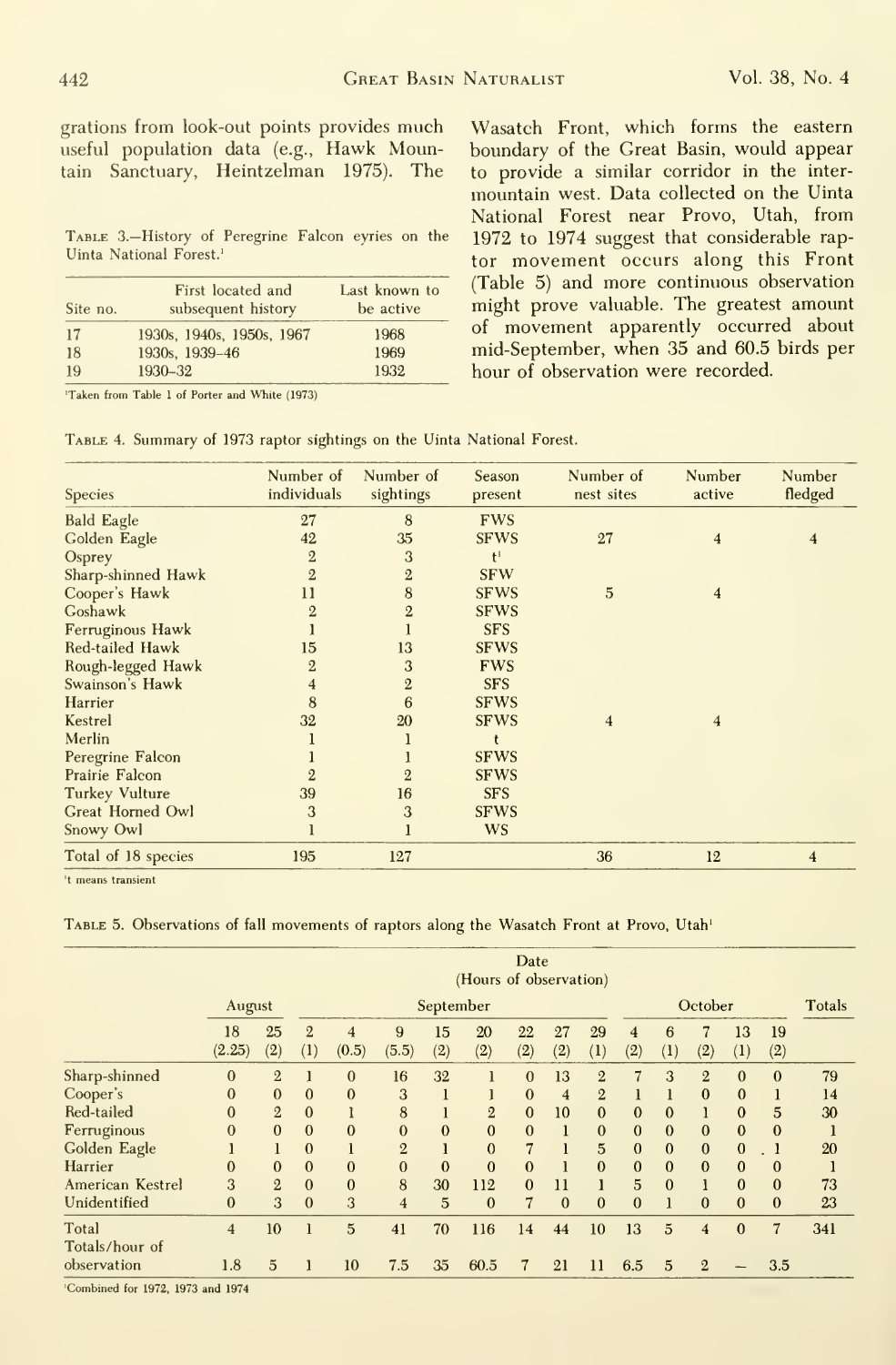# Wintering Bald Eagles

Field observations from January 1973  $\frac{11}{4}$ through May 1974 point out two aspects of the wintering Bald Eagle population. First, eagles are dispersed over the Forest during the arrival and departure periods. Second, a midwinter concentration occurs along the lower 14 km of one stream drainage in the southern sector.

During February 1974, aerial and ground surveys were conducted in an effort to lo cate a communal roost site for the dozen or more eagles observed in the area. The aerial survey was conducted at sunrise and the ground survey from late afternoon to sun down. Individual eagles were observed, but no communal roost was located. Unlike the desert population of Bald Eagles described by Piatt (1976), where roosting is limited to relatively few groves of suitable trees, the Forest population has an abundance of roosting sites.

### Golden Eagle Nesting and Human Disturbance

The Golden Eagle is a year-round resi dent and cliff nester on the Uinta National Forest. In 1973 and 1974, 18 pairs laid a total of at least 11 eggs and successfully fledged 10 young between 3 June and 29 June (Table 6). Nest sites were situated on cliff ledges exclusively and averaged <sup>1891</sup> m in elevation (1495 to 2562 m). There was a

Table 6. Golden Eagle nesting, 1974.

significant tendency  $(\alpha = 0.01, n = 37)$  for nests to be situated in a northward direction (Mosher and White 1976).

Prey remains collected at three nest sites are summarized in Table 7. These data contrast sharply with comparable data from desert nesting eagles, in that the mountain birds have a broader prey base and appear to rely less heavily on the Black-tailed jack rabbit {Lepus californicus) (Smith 1971). Prey which inhabit the higher elevations, such as Blue Grouse (Dendragapus obscurus). Mule Deer fawns (Odocoileus he mionus), and Snowshoe Hare (Lepus americanus), are of particular interest. These data may reflect a low rabbit density which pre vailed during this study.

An estimate of minimum territory size was provided by multiple observations of two nesting pairs of eagles. The observations were plotted on 7<sup>1</sup>/<sub>2</sub> minute USGS topographic maps and the perimeter points connected. The area contained within the polygon thus formed was estimated using a  $1/10$  in<sup>2</sup> grid. The territory sizes were 8.8 and 17.9 km<sup>2</sup>, averaging 13.3 km<sup>2</sup>.

The effect of human activity on nesting raptors is an area of debate. Although few "hard" data exist, this is an important aspect of raptor management. In this study, we recorded several types of human activities and their estimated intensity within 0.8 km of active and inactive Golden Eagle nests (Table 8). The most common activity

| <b>Nest</b>               | Pair in<br>attendance |               | Eggs<br>laid   |      | Young<br>fledged |                | Fledging<br>date |           |
|---------------------------|-----------------------|---------------|----------------|------|------------------|----------------|------------------|-----------|
| site                      |                       |               |                |      |                  |                |                  |           |
|                           | 1973                  | 1974          | 1973           | 1974 | 1973             | 1974           | 1973             | 1974      |
| Heber                     | yes                   | yes           | yes            | no   |                  |                | $6/3-10$         |           |
| Alpine-Dry Canyon         | yes                   | yes           |                | yes  |                  | $\overline{2}$ |                  | 6/27      |
| Pleasant Grove-Chris Flat |                       | yes           |                |      |                  |                |                  |           |
| Provo-Cascade             | yes                   | yes           |                |      |                  | no             |                  |           |
| Springville-Hobble Creek  |                       |               |                |      |                  |                |                  |           |
| (Sulphur)                 | yes                   | yes           |                | yes  |                  |                |                  | by $6/29$ |
| Diamond Fork-lower        | yes                   |               | $\overline{2}$ | -    |                  |                | $6/19-20$        |           |
| Diamond Fork-7 mi. cliff  |                       | yes           |                | yes  |                  |                |                  | by $6/29$ |
| Thistle-Big Jane Canyon   | yes                   | yes           | yes            | no   |                  |                | by $6/28$        |           |
| Spring Lake               |                       | yes           |                | yes  |                  |                | (nest destroyed) |           |
| Payson Canyon             | no                    | yes           |                | yes  |                  |                |                  |           |
| Levan-Chicken Creek       | no                    | yes           |                |      |                  |                |                  |           |
| Levan-Deep Creek          | yes                   | $\mathbf{no}$ | yes            |      |                  |                | $6/10-16$        |           |
| Wales-UNF boundary        | yes                   | no            | yes            |      |                  |                | by $6/28$        |           |
| Totals                    | 8                     | 10            | 6              | 5    | $\overline{5}$   | 5              | $6/3 - 28$       | $6/27-29$ |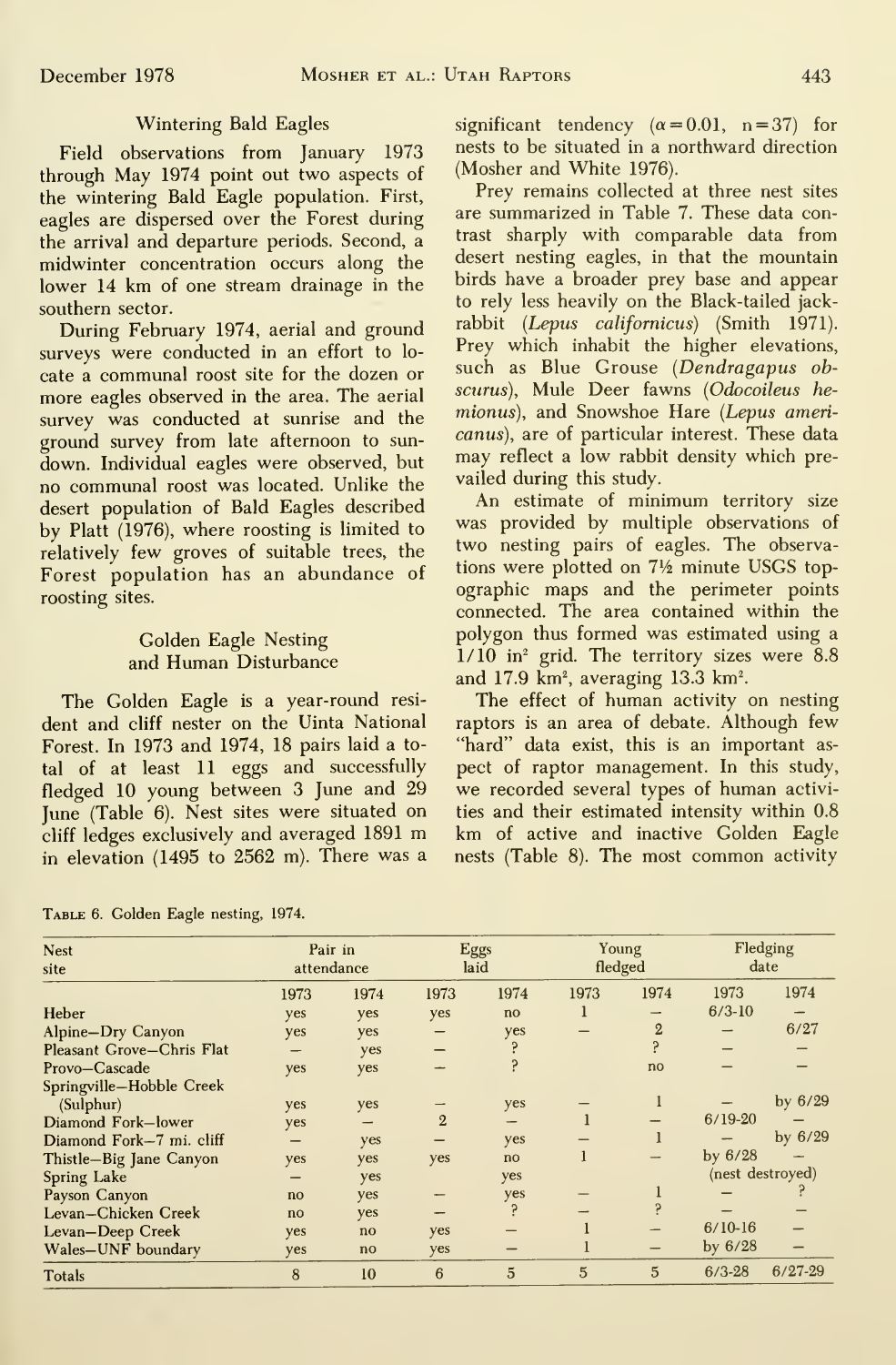| Prey species                      | Nest site and year  |                |                |                |                |  |  |  |  |  |
|-----------------------------------|---------------------|----------------|----------------|----------------|----------------|--|--|--|--|--|
|                                   | <b>Hobble Creek</b> | Diamond Fork   |                | Alpine         |                |  |  |  |  |  |
|                                   | 1974                | 1969-79°       | 1973           | 1974           | Total          |  |  |  |  |  |
| Mule Deer                         | 1                   |                |                | $\overline{2}$ | 3              |  |  |  |  |  |
| <b>Black-tailed</b><br>Jackrabbit |                     | 12             | $\sqrt{2}$     |                | 14             |  |  |  |  |  |
| Cottontail<br>Rabbit              |                     | 6              |                |                | 6              |  |  |  |  |  |
| Snowshoe Hare                     | 3                   |                |                |                | 3              |  |  |  |  |  |
| <b>Uinta Ground</b><br>Squirrel   | 1                   | $\overline{2}$ | $\bf{l}$       | 1              | $\overline{5}$ |  |  |  |  |  |
| Rock Squirrel                     |                     | $\overline{5}$ |                |                | $\overline{5}$ |  |  |  |  |  |
| Muskrat                           |                     | $\overline{2}$ |                |                | $\overline{2}$ |  |  |  |  |  |
| Domestic Sheep                    |                     |                | $\mathbf{1}$   |                | 1              |  |  |  |  |  |
| American Coot                     |                     | 1              |                |                | 1              |  |  |  |  |  |
| <b>Blue Grouse</b>                | 1                   | 1              |                |                | $\overline{2}$ |  |  |  |  |  |
| <b>Black-billed</b><br>Magpie     |                     |                | $\mathbf{1}$   |                | 1              |  |  |  |  |  |
| Common Flicker                    |                     | $\overline{2}$ |                |                | $\overline{2}$ |  |  |  |  |  |
| Steller's Jay                     |                     | 1              |                |                | $\mathbf{l}$   |  |  |  |  |  |
| Unidentified<br><b>Blackbirds</b> |                     | $\overline{2}$ |                |                | $\overline{2}$ |  |  |  |  |  |
| Nest site totals                  | $\boldsymbol{6}$    | 34             | $\overline{5}$ | 3              | 48             |  |  |  |  |  |

Table 7. Golden Eagle food habits on the Uinta National Forest.

\*From W. B. Arnell, 1971

20-Springville-Power House

21-Springville-Kirkman Divide

TABLE 8. Human activity at active and inactive Golden Eagle nest sites.

| Active sites                                         | Observed activity (intensity) <sup>1</sup>               |
|------------------------------------------------------|----------------------------------------------------------|
| 1-Alpine-Dry Canyon                                  | Hiking, vehicle traffic (1)                              |
| 2-Alpine-Fort Canyon                                 | None                                                     |
| $6 -$ Heber $-40$ and 189                            | Vehicle traffic, Shooting (2)                            |
| 8-Levan-Deep Creek                                   | Vehicle traffic (1)                                      |
| 13-Pleasant Grove-Chris Flat                         | Vehicle traffic, grazing (1)                             |
| 14-Provo-Cascade                                     | Vehicle traffic (1)                                      |
| 18-Spanish Fork-Upper Diamond                        | Vehicle traffic, hiking, climbing, shooting (3)          |
| 19-Spanish Fork-Lower Diamond                        | Climbing, grazing, shooting $(1)$                        |
| 23-Springville-Sulphur Creek <sup>1</sup>            | Vehicle traffic, camping, hiking, climbing, shooting (3) |
| 24-Strawberry-Current Creek 1                        | Vehicle traffic (2)                                      |
| $27 - \text{This}$ and $\text{Big}$ and $\text{Big}$ | Vehicle traffic, grazing, hiking, shooting (2)           |
| 28-Wales-UNF boundary                                | Vehicle traffic (1)                                      |
| 30–Spring Lake                                       | Climbing $(3)$                                           |
| Inactive sites                                       |                                                          |
| 9-Levan-Pigeon Creek                                 | <b>None</b>                                              |
| 10-Nephi-Red Cliffs                                  | Vehicle traffic (1)                                      |
| 11-Nephi-Hop Creek                                   | Grazing $(1)$                                            |
| 12-Pleasant Grove-Grove Canyon                       | Riding, hiking, shooting (3)                             |
| 15-Provo-Rock Canyon                                 | Vehicle traffic, riding, hiking, shooting (3)            |

'Intensity classes are (1) little or none, (2) moderate, (3) severe. Classifications were assigned on basis of frequency, proximity, and number of types of disturbance present within a half mile of the nest site.

None

None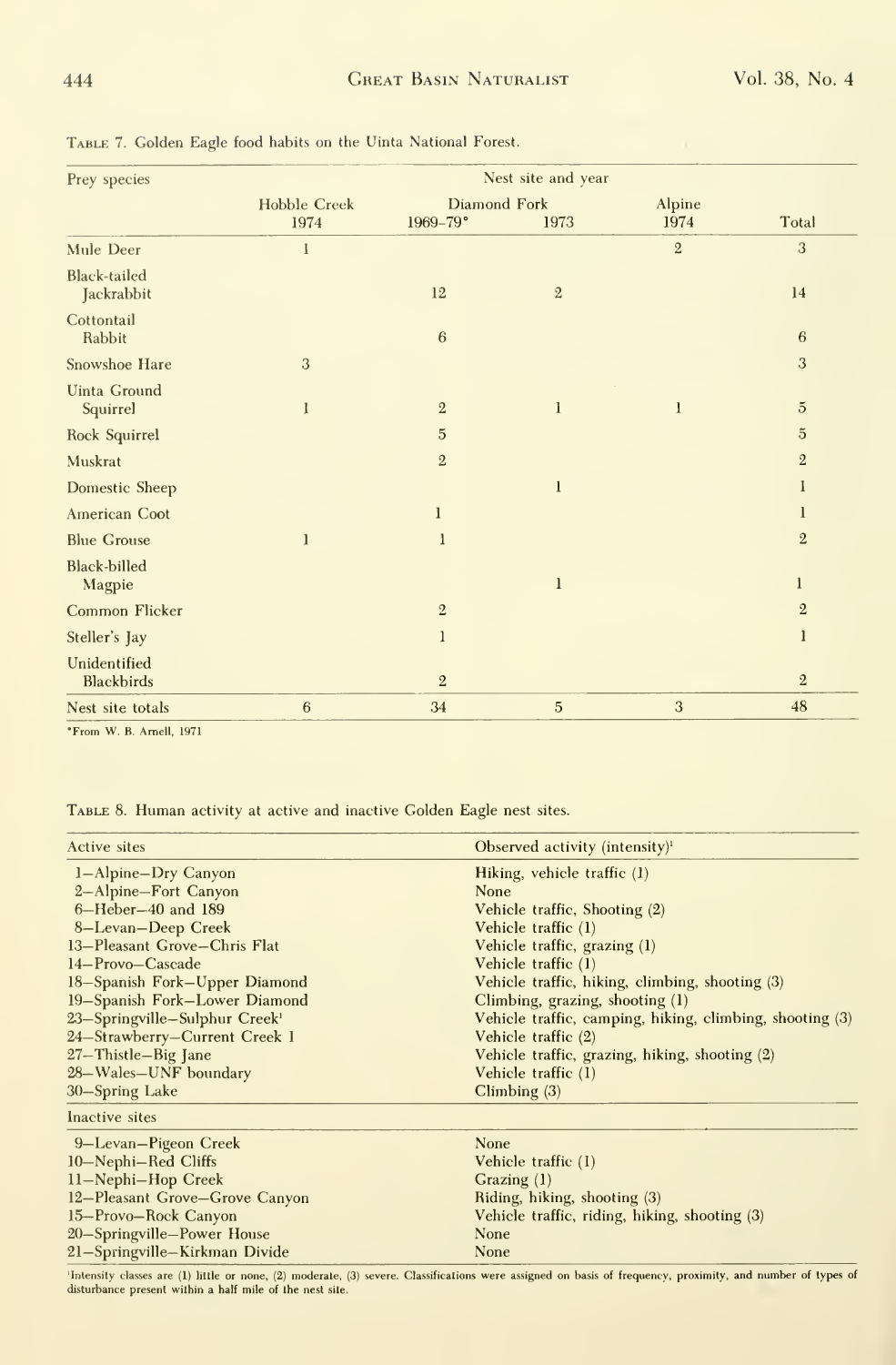was vehicular traffic. The relationships be tween intensity and type of activity near active and inactive nests are shown in Fig ure 2. Sample sizes are small, but the results suggest that there may be a great deal of individual variability in tolerance by eagles to one or more types of activity. Of 12 active nests in 1973 and 1974, five were visited on three or more occasions to collect data. No difference in fledging success be tween nests visited and not visited was found (Table 9). The failure of one nest was attributed directly to removal of the egg by rock climbers.

The following management guidelines were recommended to the Uinta National Forest as a result of the study:

1. All known Peregrine Falcon eyries should be preserved from further maninduced alteration until decisions are made about reintroduction, via captive<br>
hreeding of this species to central Undisturbed sites-7, Mean fledging success-1 breeding, of this species to central Utah.

TABLE 9. Fledging success of disturbed and undisturbed Golden Eagle nests.

| Year |                | Fledging               |
|------|----------------|------------------------|
|      |                | success                |
|      |                |                        |
| 1974 | Yes            | $\overline{2}$         |
|      |                |                        |
| 1973 | No             | ı                      |
|      |                |                        |
| 1973 | N <sub>o</sub> | 1                      |
|      |                |                        |
| 1973 | No             | I                      |
| 1973 | No             | ı                      |
|      |                |                        |
| 1974 | No             | 1                      |
|      |                |                        |
| 1973 | Yes            | 1                      |
|      |                |                        |
| 1974 | Yes            | 1                      |
| 1975 | N <sub>o</sub> | (1)                    |
| 1973 | N <sub>0</sub> | 1                      |
| 1974 | Yes            | 1                      |
| 1974 | Yes            | $\bf{0}$               |
|      | active         | Disturbed <sup>1</sup> |



Fig. 2. Comparison of intensity of disturbance by type of activity at active and inactive Golden Eagle nest sites. (Numbers above bars refer to the number of nest sites in the sample.)